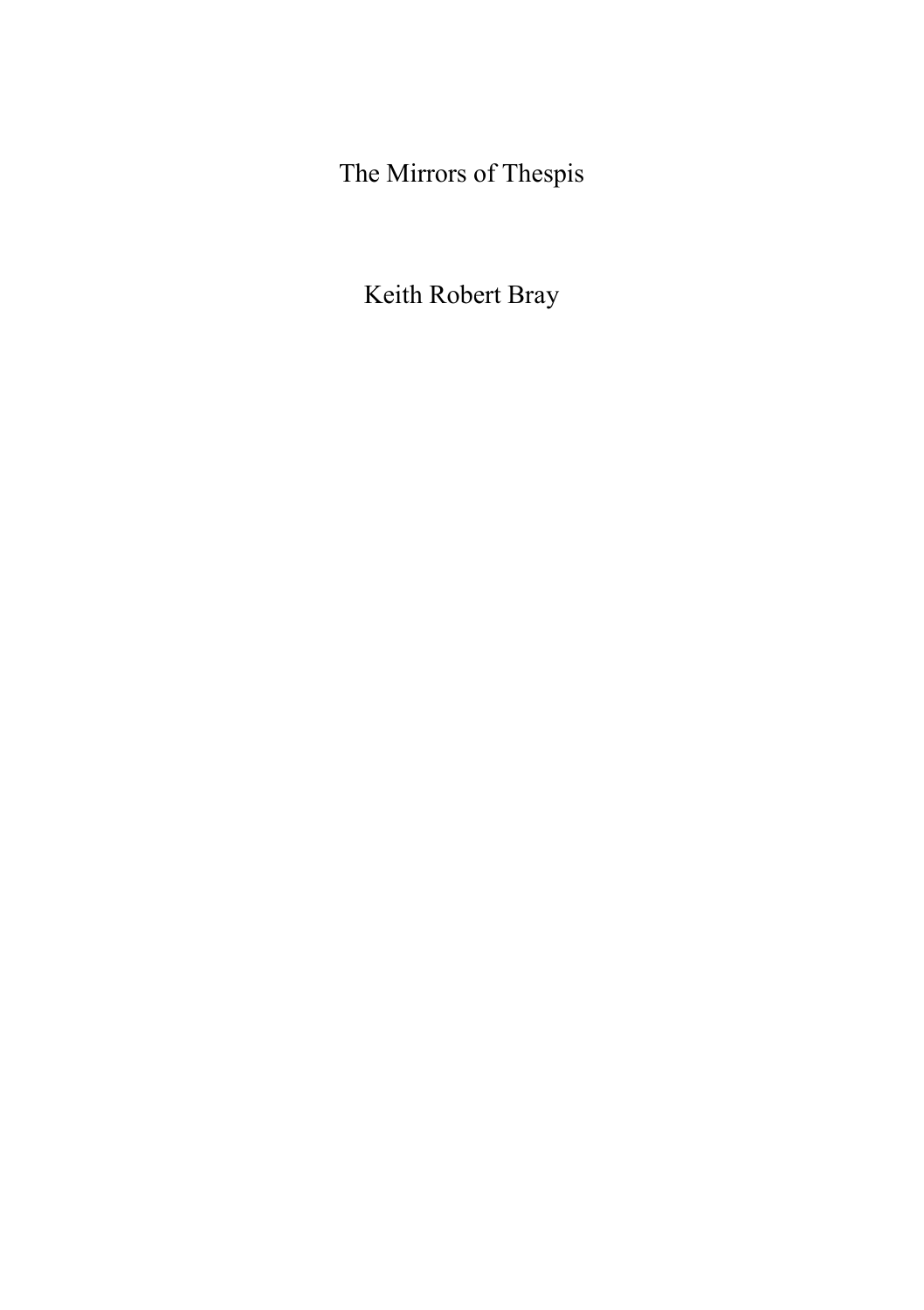#### Published by William Cornelius Harris Publishing

In collaboration with Second Chance

#### Supporting Mental Health in Performing Arts ISBN 978-326-44923-0 Copyright © Keith Robert Bray 2016 All rights reserved

c/o Open Door, 224 Jamaica Road, London SE16



Second Chance You may need it next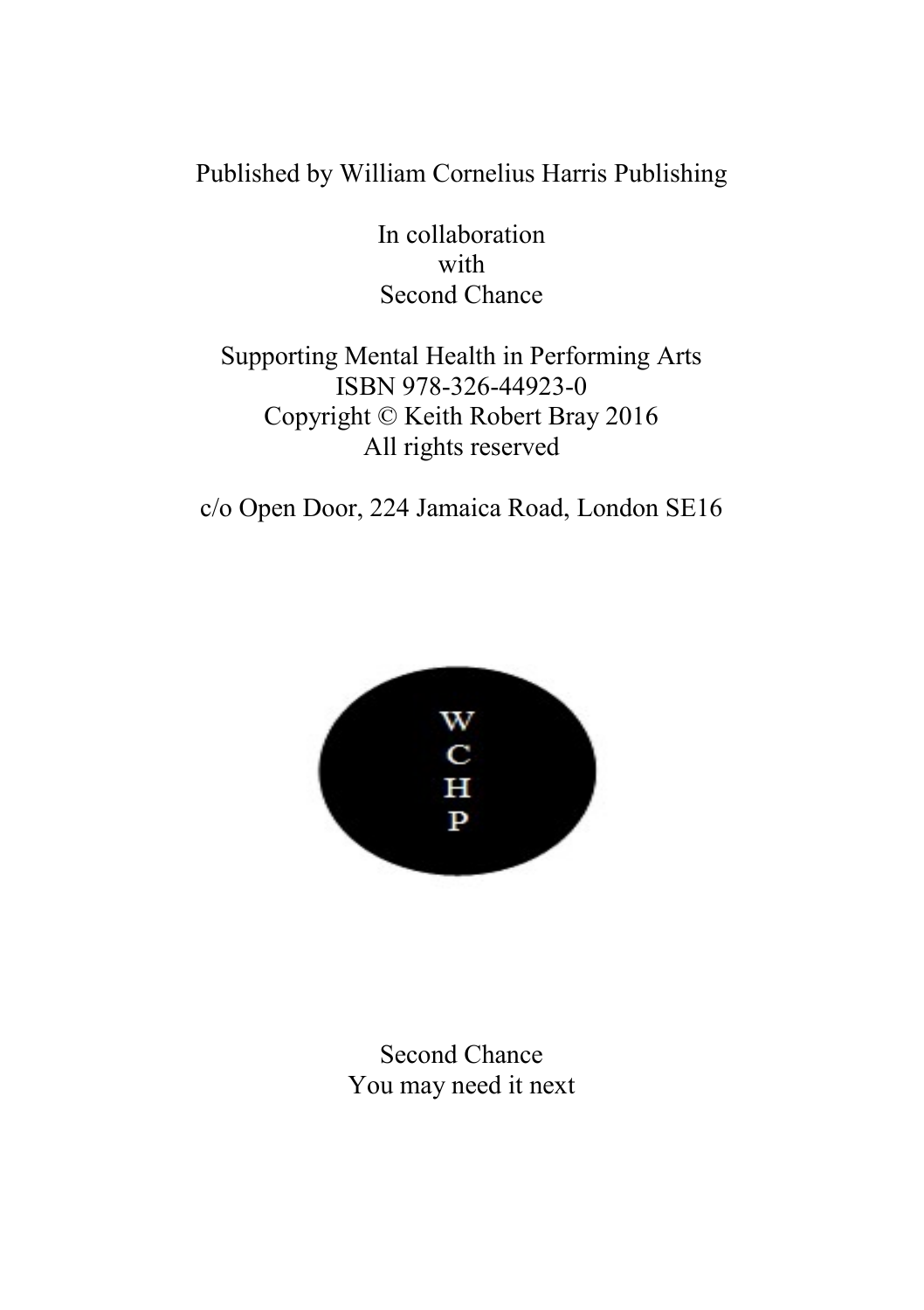## **Introductory preface**

My second collection of poems develops further the themes of identity and correlations to the past, present and the future. Hopefully the poems should speak for themselves without need of explanation or justification for their existence and open to individual interpretation. The title "The mirrors of Thespis" gives a clue to the underlying themes running like a thin thread throughout the poems. Similar to a theme and variation form in music, the opening idea is reshaped, altered and changed by a process of variable repetition; a distorting mirror where the original reflected image has been mutated into other aspects of itself. Ideas and experiences interweave without conscious intention or pre-arranged order in a free flow of continuity. Comparable to an actor's changing moods and emotions, receptive and affected by the world within and without. A myriad world made up of a complex gamut of human emotions, sexuality, sensuality, individuality, social cohesion, connections, harmony, isolation, discord. I haven't included within this introduction a long endless 'curriculum vitae' of my past creative work simply because it's important to be in the 'here and now' and not to dwell on 'what was then' rather than 'what is now'.

I would also like to thank and acknowledge Tara Fleur and Ingrid Andrew for originally putting my name forward for publication, and for all their encouragement and support.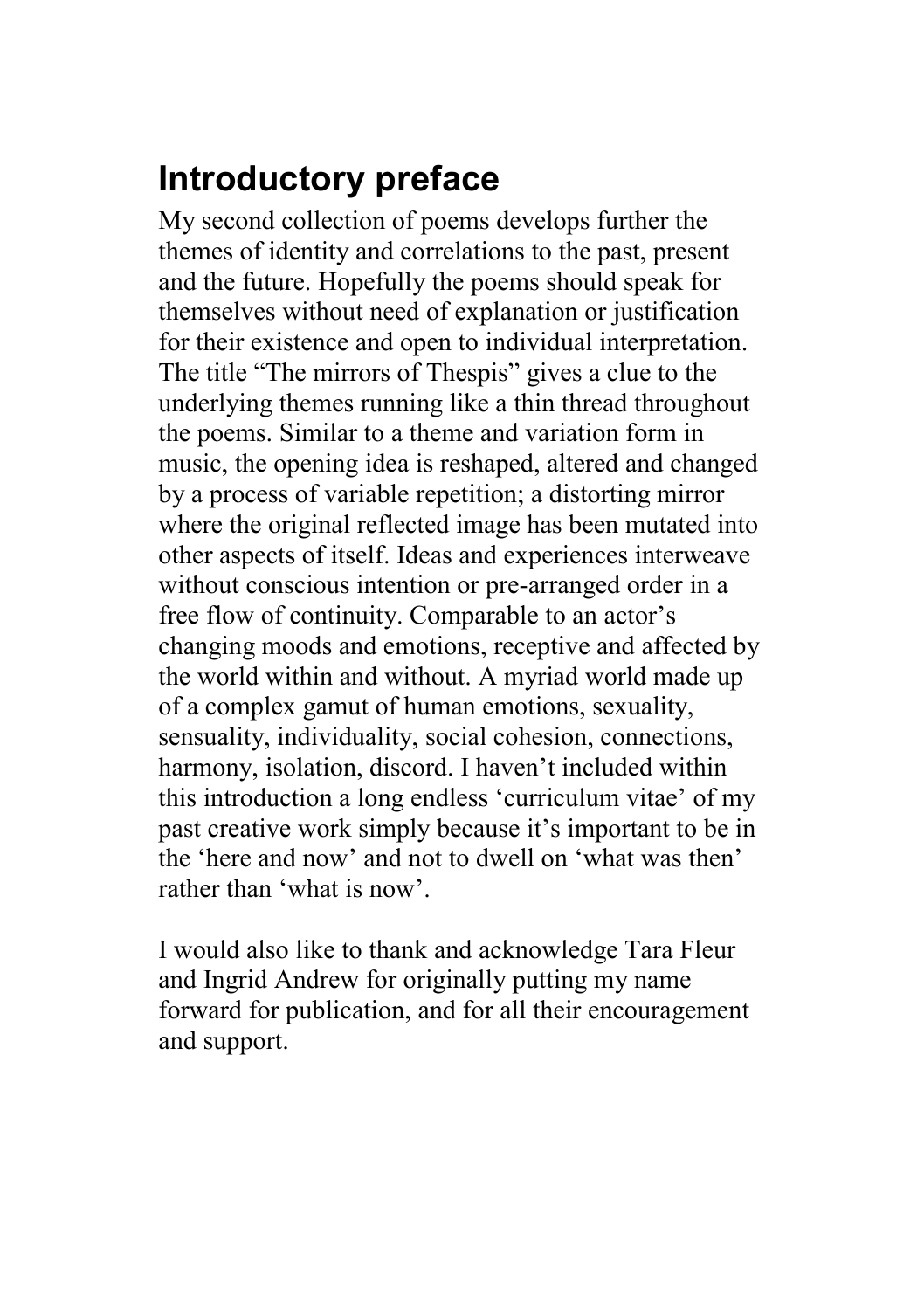# Extract only

#### Contents

| <b>Introductory Preface</b>            | 3              |
|----------------------------------------|----------------|
| The Mirrors of Thespis                 | $\overline{7}$ |
| Serpent Woes                           | 9              |
| Moonlight flitters                     | 10             |
| Go burn brightly                       | 12             |
| <b>Blue Delta Harvest Moon Shining</b> | 14             |
| Coming on Strong                       | 15             |
| Forward Conveyed                       | 17             |
| Lovers in Springfeild Park             | 18             |
| Custard pie in your eye Surpprice      | 20             |
| Hedonistic Babquet with Epiccurean     | 23             |
| Steel                                  | 25             |
| Pandemonium Train Din                  | 26             |
| Sexland Zip code 49 callme any Time    | 28             |
| Bansuri Moon                           | 29             |
| <b>Between Extremes</b>                | 29             |
| <b>Flash Fiction Murder Incident</b>   | 31             |
| Smithereens                            | 33             |
| The Fakir of Westminster               | 34             |
| <b>Chalk Marks on Stone</b>            | 36             |
| The I in your List                     | 37             |
| Words are not Music                    | 38             |
| <b>Reaching Out</b>                    | 40             |
| Fox Xochitl                            | 41             |
| Rhythm Hooked                          | 43             |
| Teenage Nefertiti                      | 45             |
| Struggling                             | 47             |
| Straight down no Chaser                | 50             |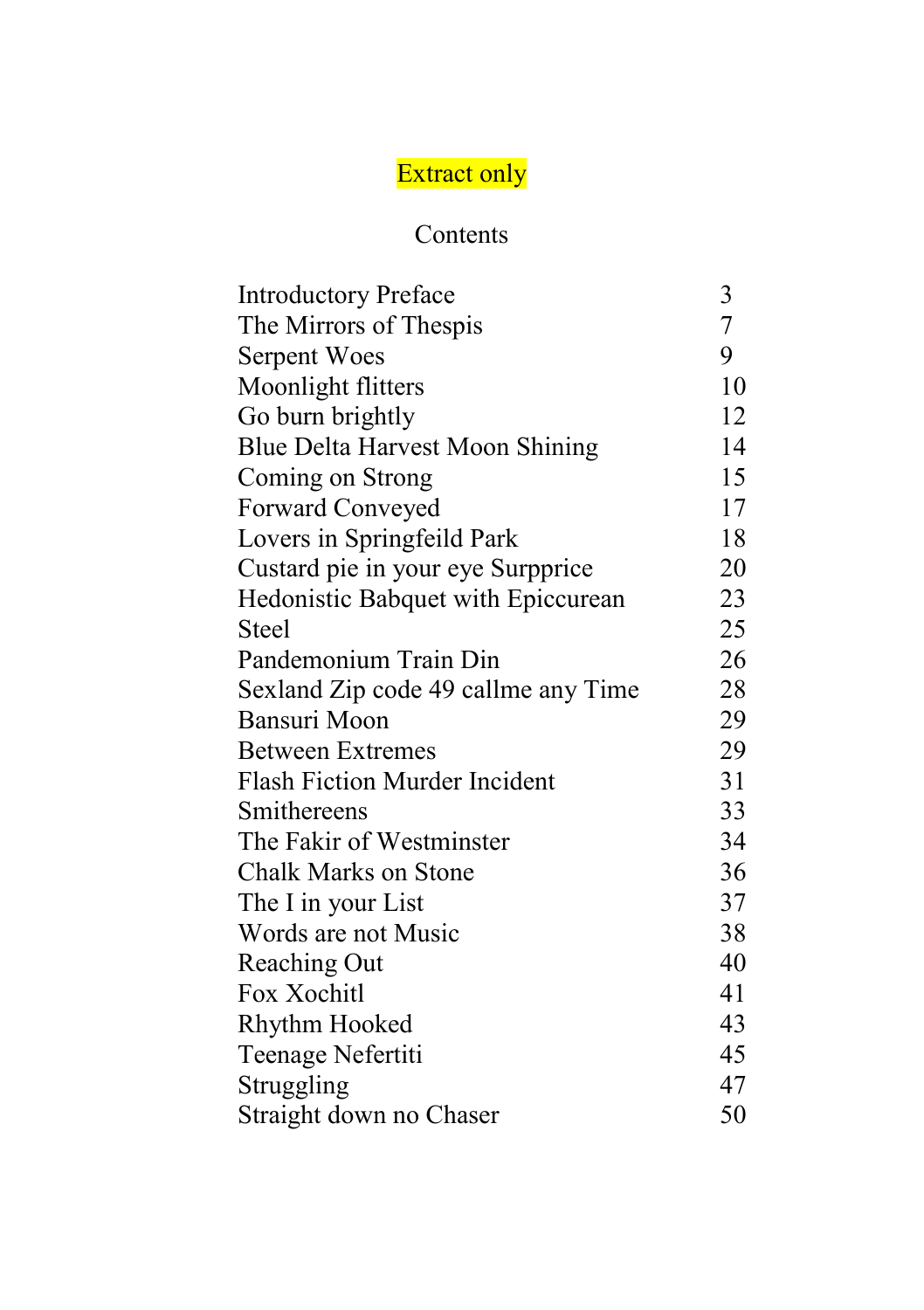| Influenced                     | 51 |
|--------------------------------|----|
| Cliché' Souffle                | 53 |
| Sea Swallow turning Barcarolle | 56 |
| Just do It                     | 58 |
| Solar Plexus                   | 59 |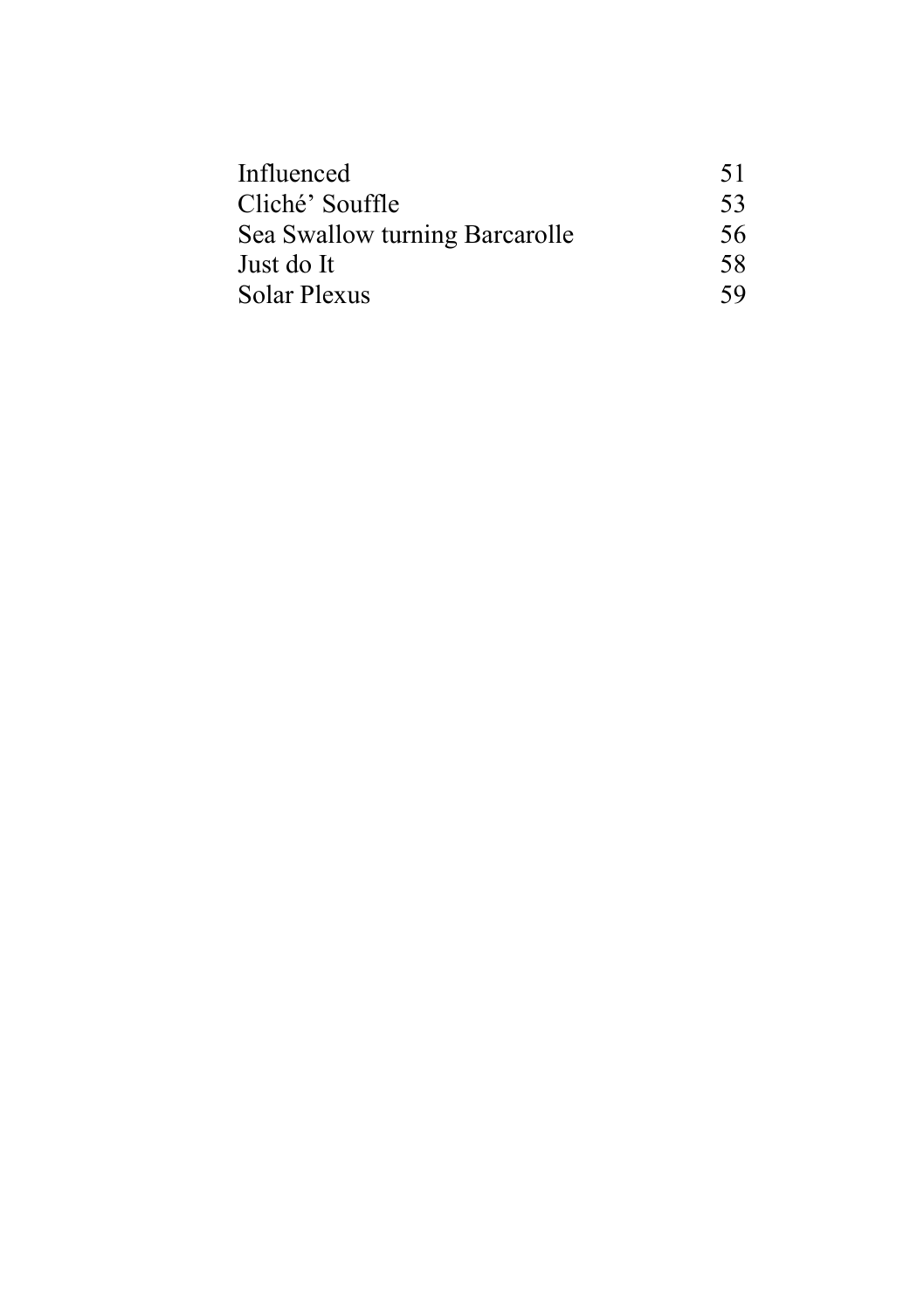### **The Mirrors of Thespis**

I am an inhabiter Of souls With no name to call my own.

Unbiased neutral observer Noting every detail Of human expression, Absorbing idiosyncratic Quirks of personality Human foibles, fears.

A mirror Reflecting back The hidden face Of another's inner world, Taking time To absorb all the nuances Of corporeal behaviour.

Perceiving in others eyes The truth behind the masks They wear to conceal The vulnerable Fragility hidden within. Unstripping The tangled webs Lying deep below The outer surface of reality.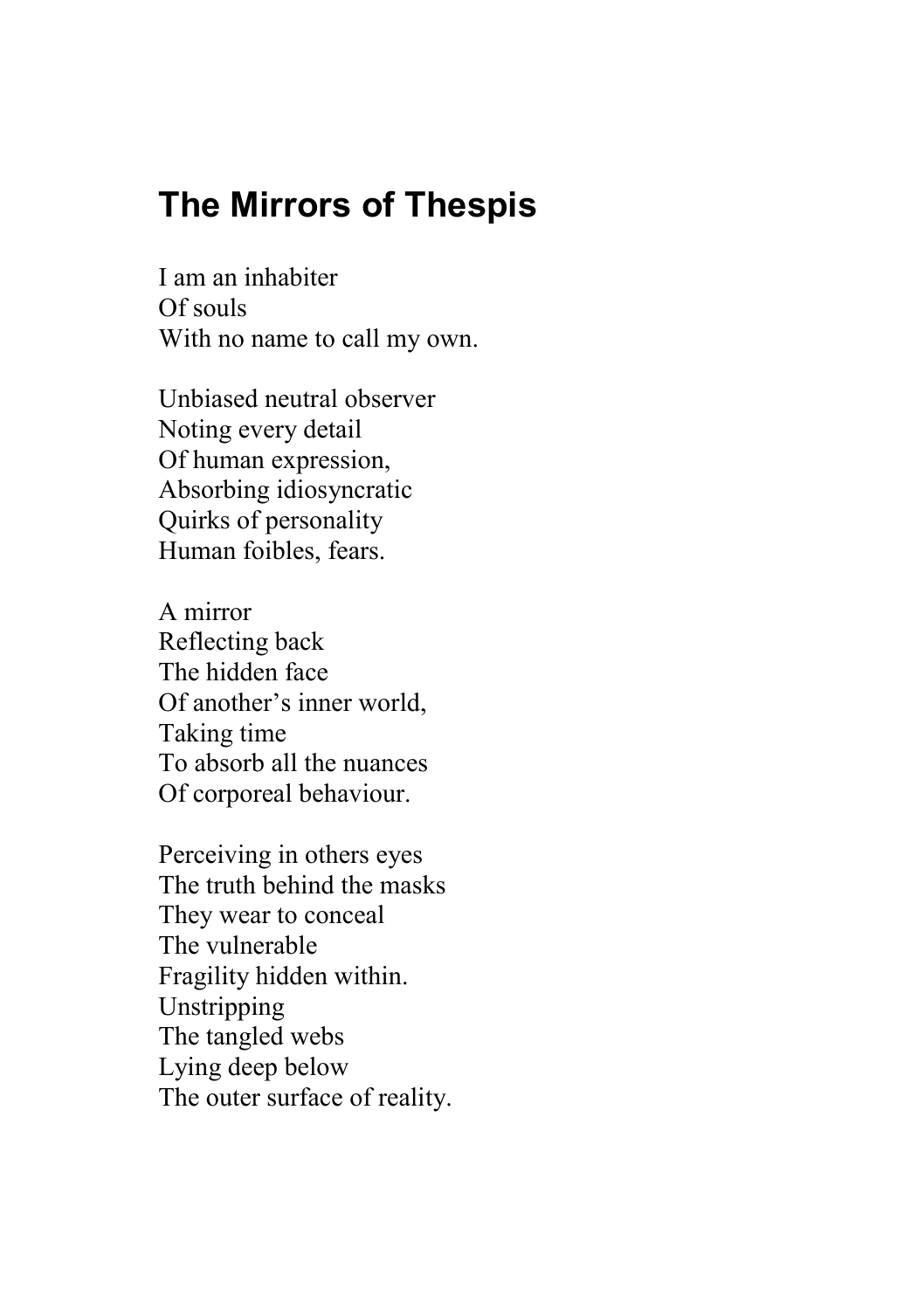I am Dionysus Goat horned even-toed Cloven hooved Thespis transformed Into incarnate skin, Communicator of emotions Interpreter Of signs and symbols Touching on the recognisable Within us all.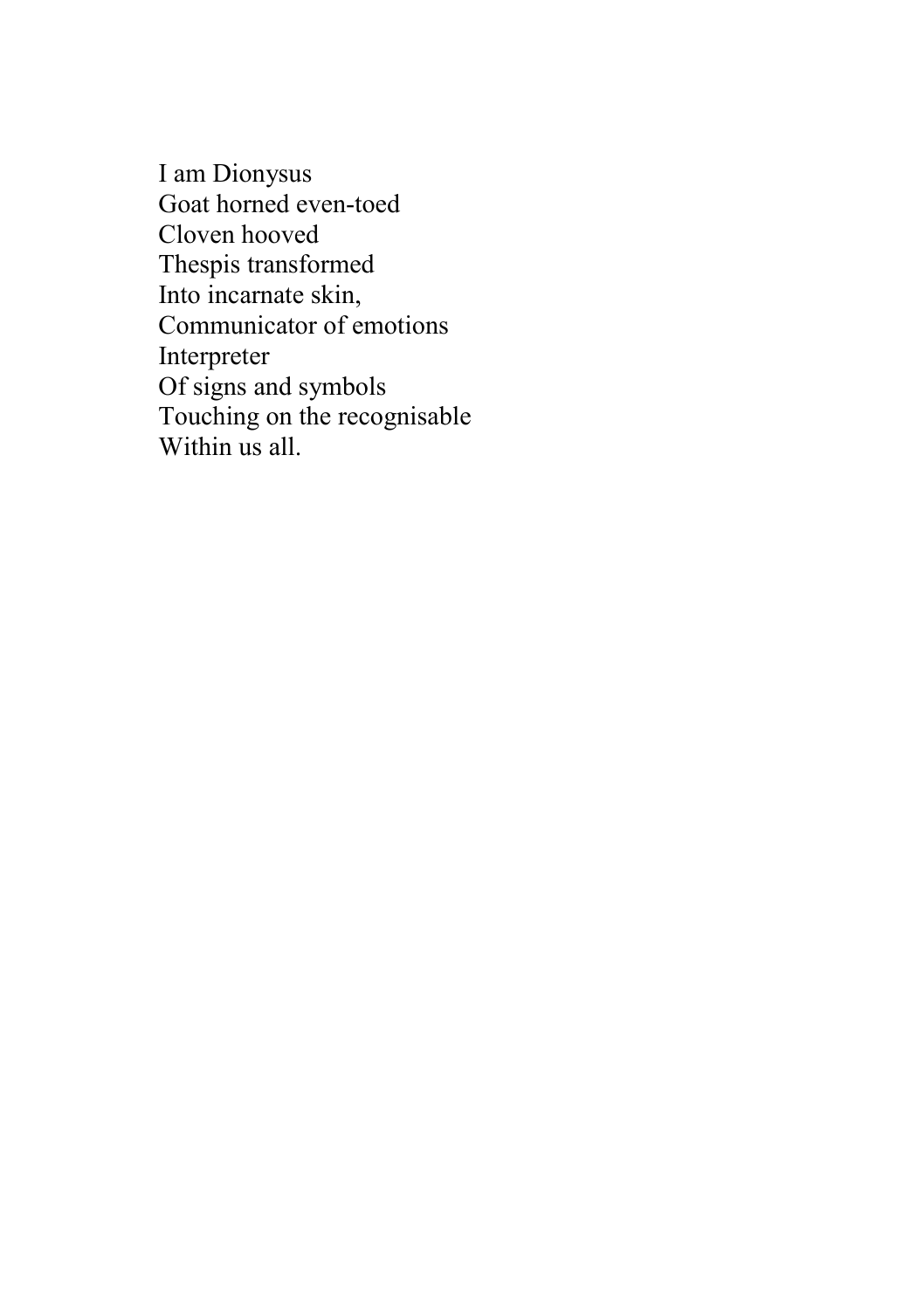### **Serpent woes**

Serpent recoils Outer skin palpitating, Slides slithering Back to the wilderness.

Perpetrator of base desire Fallen from grace Severed from the source Of innocence irrevocably.

Wriggles and writhes Over moist earth Across the protecting rock To a world curtailed by limits.

Banished from the kingdom, Exiled from the gardens boundaries Driven, purged and ousted From the shores of paradise.

Sheds and casts off Its tired scaly Arid eroding hide Bursting out reborn alive.

Shape shifting inner shape Mutated into human form, Stands up straight-erect Fully mortal formed self aware.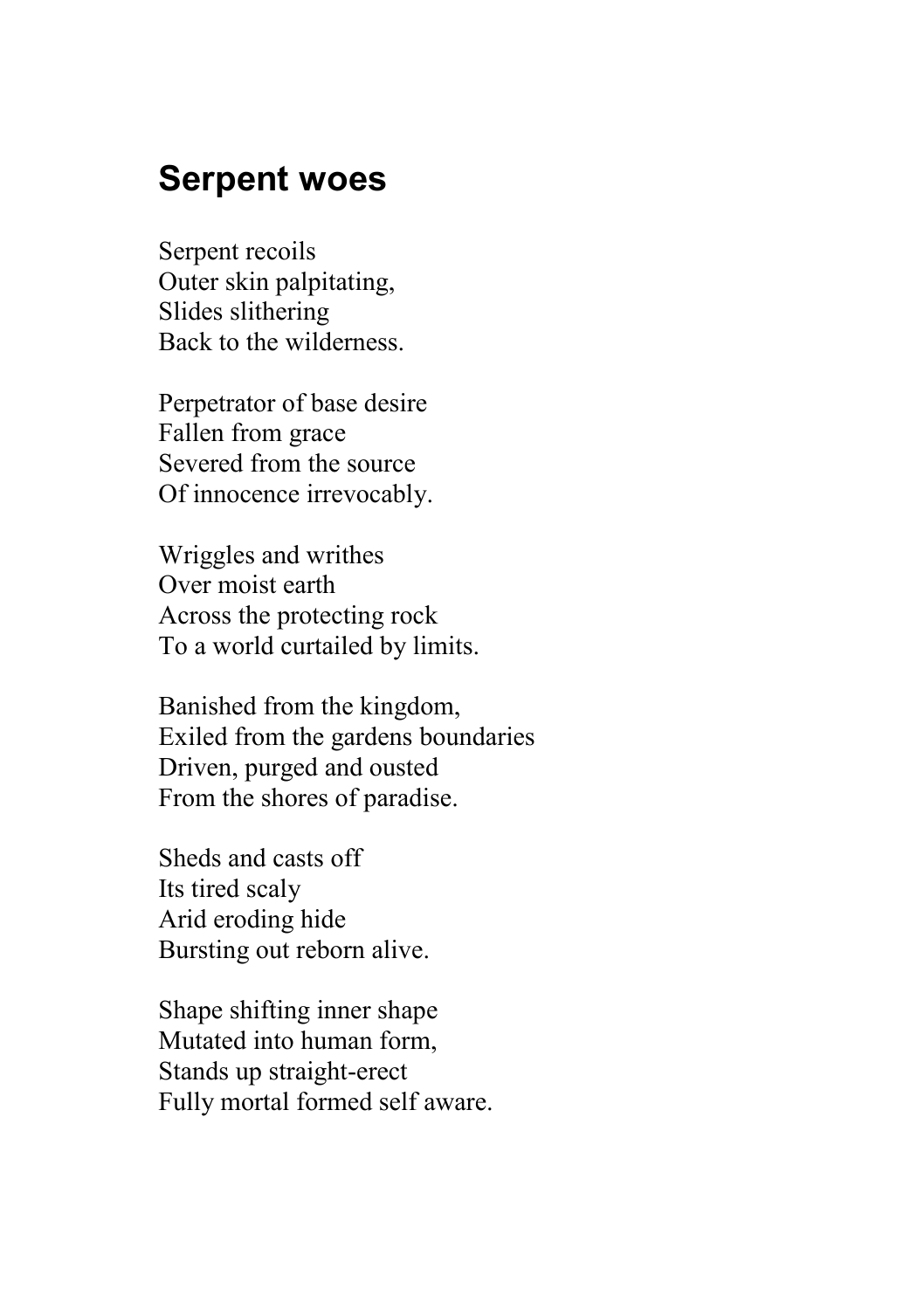## **Moonlight Flitters**

Moonlight flitters On the run Caught on the hop Down on their luck, Bags full of sorrows Vans packed to the hilt. Hit the night With all they've got, Fast foot on the accelerator With tanks full of gas Vanishing in clouds of confusion Like a conjurors trick All gone in a flash.

Moonlight flutterers Slipping away Right on cue, Cunning foxes Slinking out of view. Take a look at them Taking that gamble Taking it all the way, Ducking and diving Hell for leather Freedom bound Heading for the nearest motorway.

A touch and go story We've heard so many times before On day time television repeat,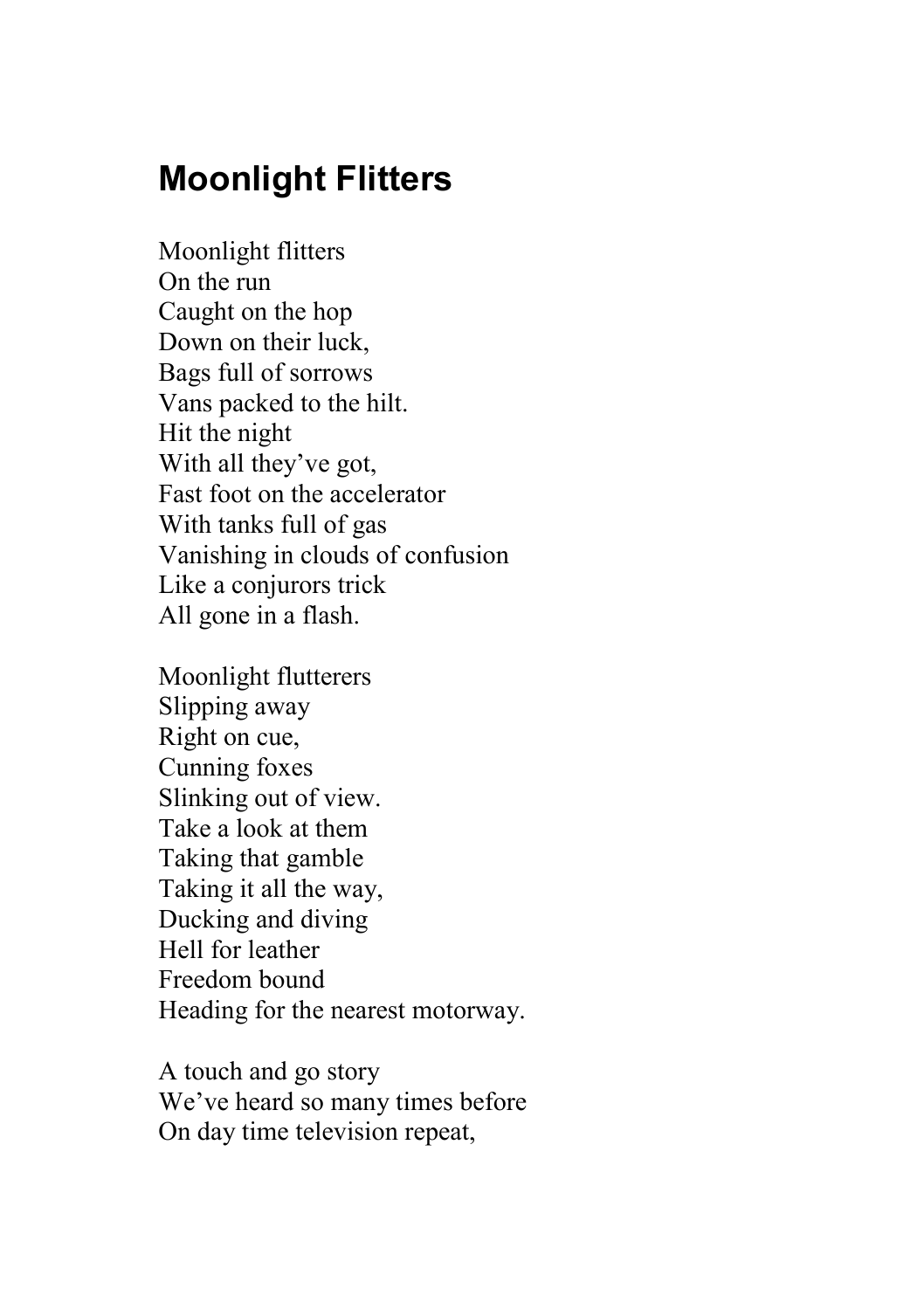One step ahead of the game One step ahead of the law, Never certain For certain never sure.

Moonlight bandits Sea crazed romantic corsairs Thinking they've got it made All sewn up, tacked and nailed. Dressed in wolfs fur and ermine Clawing at the palace walls Then digging their own graves. Saints and sinners Going head to head in the ring, Go hedge your bets Whatever the odds The loss or the cost.

Moonlight critters Escaping town Searching for a new deal, Something resembling A heaven or a home. Drive into the sunlight Out of the gloom Breaking free Of the moulds that shape them In die hard social constraints. Proceed afresh with clean slates A new set of brushes and paints Filling in the blank tabula rasa Starting to come alive once again.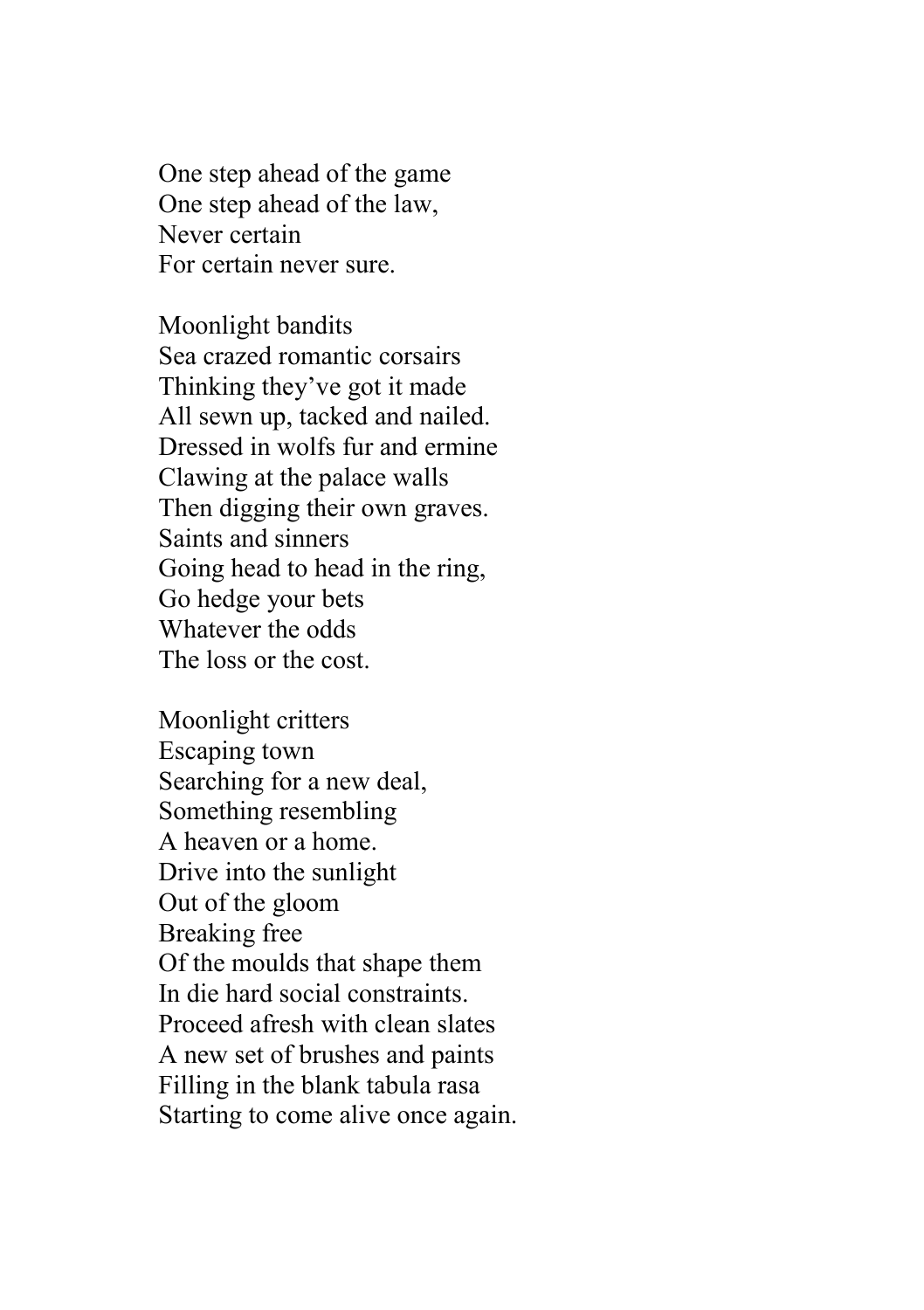### **Go burn brightly**

Somewhere anywhere Where the land meets the sea, Where the sea Meets the sky Is somewhere we should be.

Somewhere anyplace Where the rock meets the tree, Where the tree Meets the river Is somewhere we need to be.

Somewhere somehow Growing wild Flowing free, Souls burning brightly Knowing how it should be Could be.

Somewhere out there We can call our own, Built in stone Outside The confines Of the dividing horizon line.

Somewhere someplace Whatever place It doesn't matter where, Just to feel